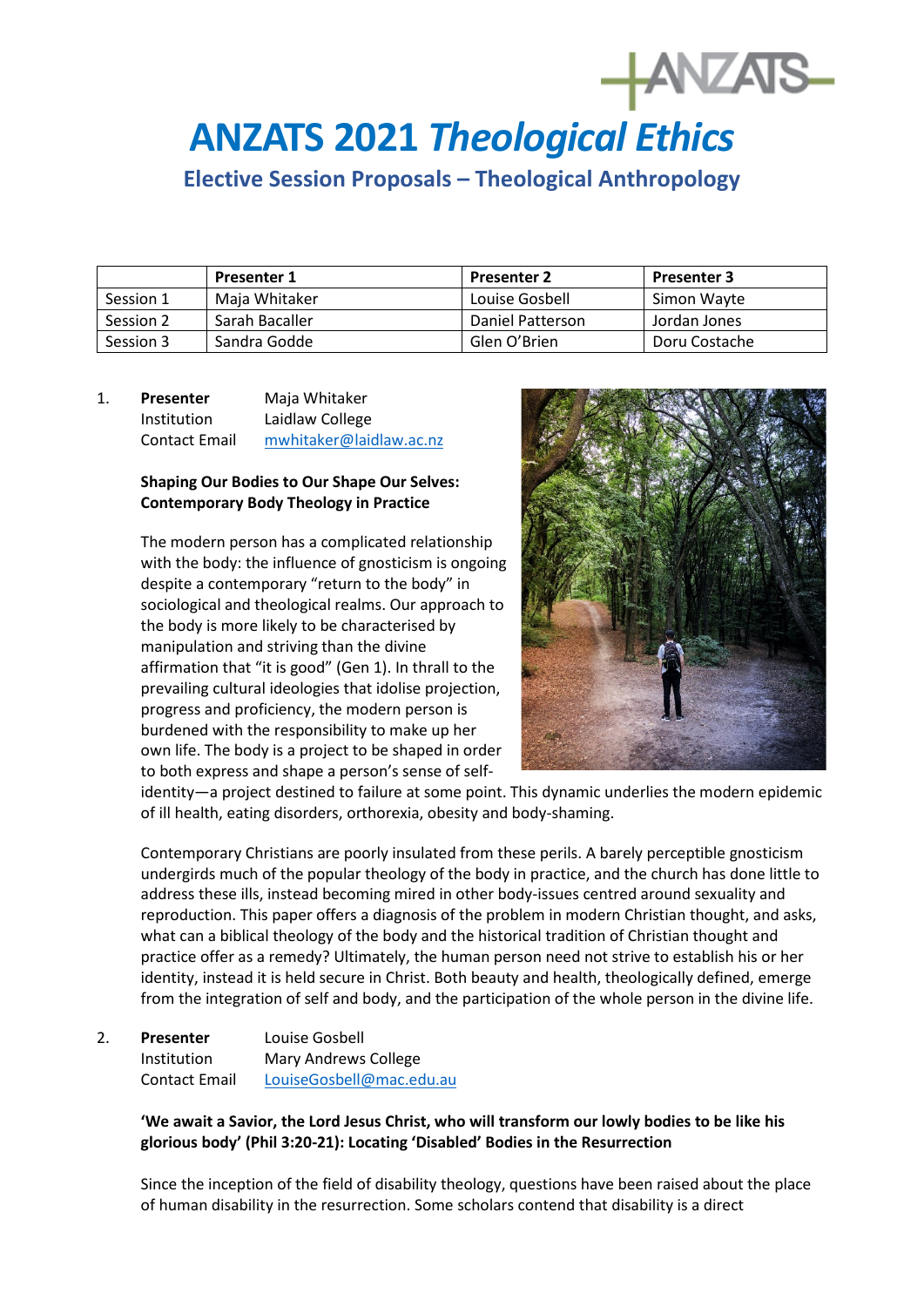consequence of the fall of humanity and thus consider disability as incongruous with life in a perfect and redeemed creation. In contrast, other scholars consider disability an indelible marker of an individual's identity and therefore as irremovable as one's gender or ethnicity. For these scholars, disability is part of the natural diversity of humanity in God's creation which means we must allow for the retention of at least some forms of disability in the future kingdom. To what extent does scripture inform our views on the abilities and functions of the human body in the resurrection? Can the presence of Jesus' resurrection scars inform our understanding of resurrected bodies? This paper will give a brief overview of both the elimination and retention theories of disability in the resurrection and outline the ways in which these theories both reflect and inform our understanding of the value of 'disabled' bodies in the world and the church today. Finally, it will propose some anthropological and theological concepts which may help us navigate this complex, dichotomous discussion.

3. **Presenter** Simon Wayte Institution Catholic Theological College Contact Email [simon.wayte@ctc.edu.au](mailto:simon.wayte@ctc.edu.au)

## **Restoring the Human Face of Christ in a Dehumanising World**

In today's world, the forces of dehumanisation reduce the human person to a cog in the machine – to a substance without mystery or ultimate purpose. One tendril of these dehumanising forces can be traced back to the classical period and the definition of person developed by Boethius. In his definition of the person as an individual substance of a rational nature Boethius asserts that person properly pertains to substance not accident. As useful as this definition may be in an argument against Monophysitism it tends to close off the possibility of personhood being properly applied to relation.

The development of a relational definition of person has the potential to restore a sense of mystery and ultimate purpose to the human reality. This paper fashions a relational definition of personhood through the retrieval of elements already present in the tradition. Taking an initial lead from Thomas Aquinas, together with Henry of Ghent and Richard of St Victor a general definition of person based on relation is developed.

A relational definition of personhood opens up the beauty of the divinization of the human person as Christification. In this process an alignment with the personal kenotic attitude of Christ brings about a union which has the power to transfigure the whole human reality restoring the human face of Christ in a dehumanising world.

| 4. | Presenter            | Sarah Bacaller                      |  |
|----|----------------------|-------------------------------------|--|
|    | <b>Institution</b>   | <b>Stirling Theological College</b> |  |
|    | <b>Contact Email</b> | sbacaller@stirling.edu.au           |  |

## **Interpreting Theological Anthropologies by Reference to Attachment Theory: Heuristic Possibilities**

Concepts of divine truth and authority shape Christian self-understanding and theological anthropologies — grounding self amidst others in the world before God. Such concepts are diversely manifested in social markers, taking shape in the language, practices and structures of ecclesial communities. But how are healthy theological anthropologies that resource human flourishing to be differentiated from life-diminishing theological anthropologies that ultimately cramp and distort senses of the self? By what criteria are Christian understandings of selfhood, truth and authority to be approached, beyond either absolute assertions of authority, or flattened relativity of individualised personal experience? Attachment theory, drawn from the field of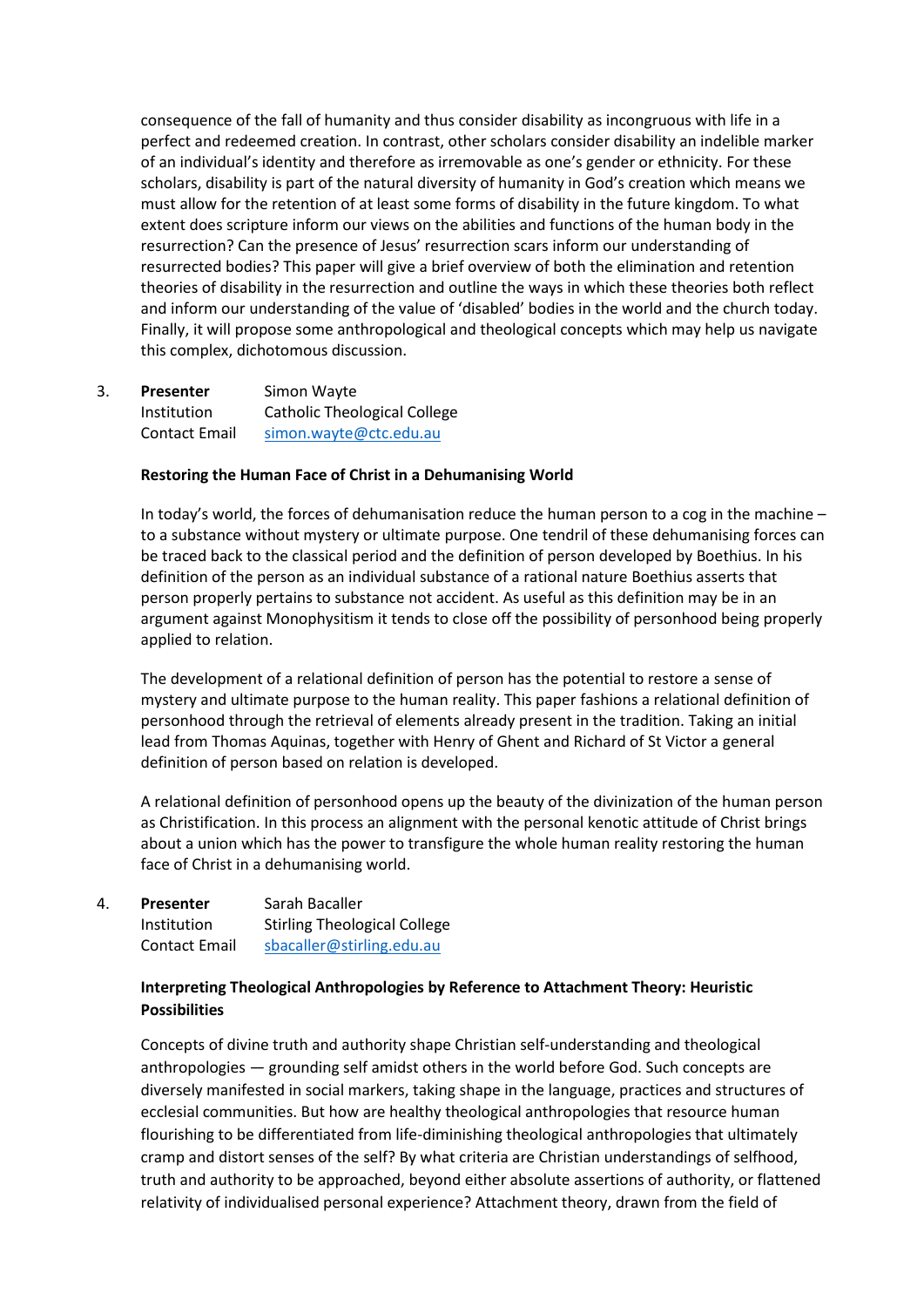psychology (after Bowlby and Ainsworth), offers an intriguing hermeneutic for understanding core human needs and relational formation. Its assertion that human beings in their infancy require a secure, safe and reliable base (caregiver) to found a cohesive sense of self has changed approaches to child development and nurture worldwide. Attachment theory affirms that views of self, others and world are shaped relationally, through exploration and return; ultimately, through trust. This paper explores how attachment theory yields helpful possibilities for filtering theological anthropologies, including concepts of truth and authority, in Christian life. It seeks to get beyond objective versus subjective notions of truth, by reference to attachment theory in dialogue with Hegelian notions of interpersonal recognition. Implications are extrapolated to theological anthropologies expressed in Christian communities by asking: What is it that we, as human beings, need in order to thrive within theological articulations of life?

5. **Presenter** Daniel Patterson Institution St. Trivelius Institute, Sofia, Bulgaria Contact Email daniel.patterson1@protonmail.com

## **Returning with Butler to Eden: A Critical Engagement with Sarah Coakley's Reading of Judith Butler's Theory of the Body**

In her influential article, "The Eschatological Body: Gender, Transformation, and God," Sarah Coakley offers a reading of Judith Butler's theory of the body. Coakley suggests Butler's work exemplifies the modern ironic obsession with the body by theorising a way to overcome the body. By drawing on the thought of one patristic theologian, Gregory of Nyssa, Coakley sets out to show that Butler's desire to overcome the body is grounded in a hidden desire for God in the eschaton. In this paper, I challenge this reading of Butler's thought by arguing that Butler does not harbour a tacit desire to overcome her own body by looking to the future. I suggest instead that Butler gives voice to her desire to overcome another body by looking to the beginning. I conclude by contending that theology properly engages with Butler's gender theory only when the theologian grasps Butler's principal concern of how the body in the beginning relates to our bodies now. This protological (re)orientation not only provides a corrective to Coakley's suggested theological reading of Butler, but also opens new avenues for theological engagement with Butler.

6. **Presenter** Jordan Jones Institution University of Otago Contact Email [jonjo008@student.otago.ac.nz](mailto:jonjo008@student.otago.ac.nz) 

## **Vulnerability: Precarious Life as a Call for and from Humanity**

What is vulnerability? What does vulnerability have to do with our humanity? And how can our vulnerability as creatures inform ethics? These questions and more besides were first piqued when I read Judith Butler's Precarious Life (2004) in which Butler explored questions of grieving, violence, and vulnerability in the context of a post-9/11 world. In Part 1 of this presentation I will look at what Butler has written about the precarious state of human existence individually and socially. Part 2 will then look at how vulnerability is both inherently political and ethical. While Part 3 will then ask how Butler's theory of vulnerability might bring together anthropology and ethics in theological dialogue.

7. **Presenter** Sandra Godde Institution University of Divinity Contact Email [sandraheaven7@gmail.com](mailto:sandraheaven7@gmail.com)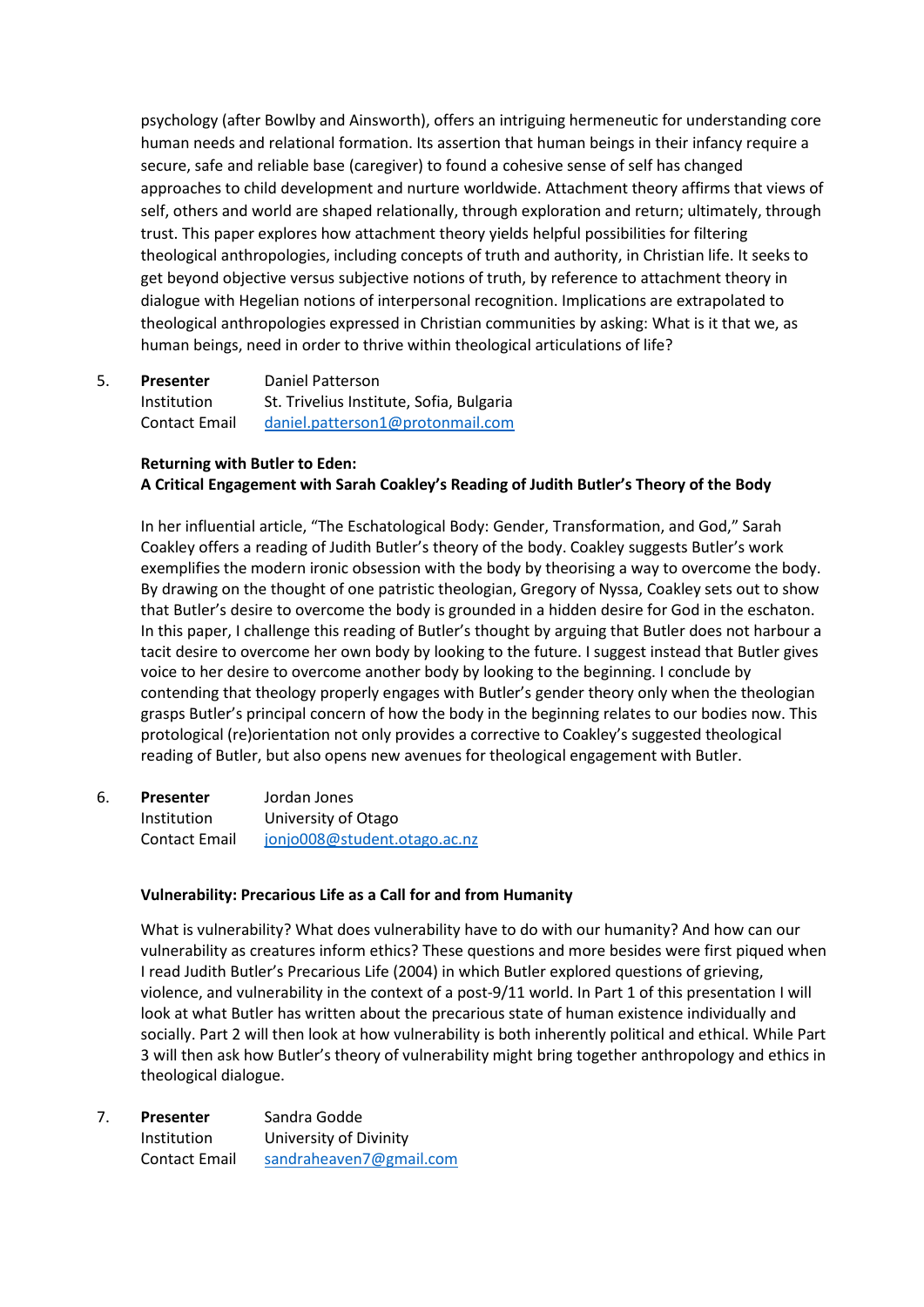## **What Does It Mean to Be Human? Examining the Importance of Embodiment for Personal Identity through a Transhumanist and Christian Worldview**

Is the corporeal nature of being human essential to our future human flourishing? In our reach for human progress and immortality, what part does the human body play? The Transhumanism movement, based on a belief that we are transitional humans on our way to becoming posthuman, offers a vision of the future in which we have the freedom to escape our humanity as we know it. This is proposed by either transforming the human body into a cyborg by making it part of cyber networks, or by ultimately abolishing it altogether as an imperfect carrier of the mind/soul with its frailties, vulnerabilities and limitations. This idea is proposed by uploading our intelligence into either a mechanical substrate or a superior prosthetic body in order to cheat death. Much of modern technology points towards a transhuman future: genetic augmentation, cell regeneration, implantable devices that interact directly with the brain, artificial intelligence, robotics, cybernetics, nanotechnology, cloning, uploading the mind and other technologies that could all change what it means to be human in the future. The eschatology of the transhumanist, that posits a post-human entity dislodged from its biological body in the future, is vastly different to the biblical eschatology of immortality of the entire human person, as demonstrated by the resurrected Christ. What does the bible reveal about the nature of humanity, the importance of the body, and the end goal of future flourishing? Does the biblical hope of resurrection of the dead, where the redeemed retain the unity of body-soul-spirit in a glorified and transformed body, without corruption, offer humanity an infinitely superior hope than the Transhumanist's vision for the future?

8. **Presenter** Glen O'Brien Institution Eva Burrows College Contact Email [glen.obrien@salvationarmy.org.au](mailto:glen.obrien@salvationarmy.org.au) 

## **'A Curious Machine': John Wesley's Theological Anthropology and the Posthuman Future**

In his fascination with science and technology as instruments of human flourishing and in the teleological direction of his new creation anthropology, John Wesley's thought can inform both Posthuman and Transhuman discourse. Wesley was something of a polymath – interested, though not always adept, in a wide variety of scientific and mechanical experiments and remedies. It would be a stretch to say he was a 'futurist' but when we couple his interest in emerging technologies with his later eschatological sermons on the nature of the new creation, we discern a teleological direction in the broad shape of his theology. For Wesley, the future of humanity, of non-human animals, and of the very constituent elements of the organic world were caught up together in God's preparing, birthing, and perfecting grace. The human telos was thus part of a larger divine purpose for the entire cosmos. This paper will consider a number of Wesley's sermons on theological anthropology as well as three later sermons on eschatological themes and argue that he anticipated a cosmic renewal in which human technology played a part in the divine action that moved the universe toward its final purpose.

9. **Presenter** Doru Costache Institution St Cyril's Coptic Orthodox Theological College Contact Email dcostache@stcyrils.edu.au

## **Beasts, People, and Gods in Clement of Alexandria**

Perhaps one of the most influential early Christian authors, Clement of Alexandria (d. ca 215) made the challenging claim that humanity shelters three categories of human beings, that is, beasts, people, and gods (Stromateis 7.6). His stance is far from unique, though he must have been